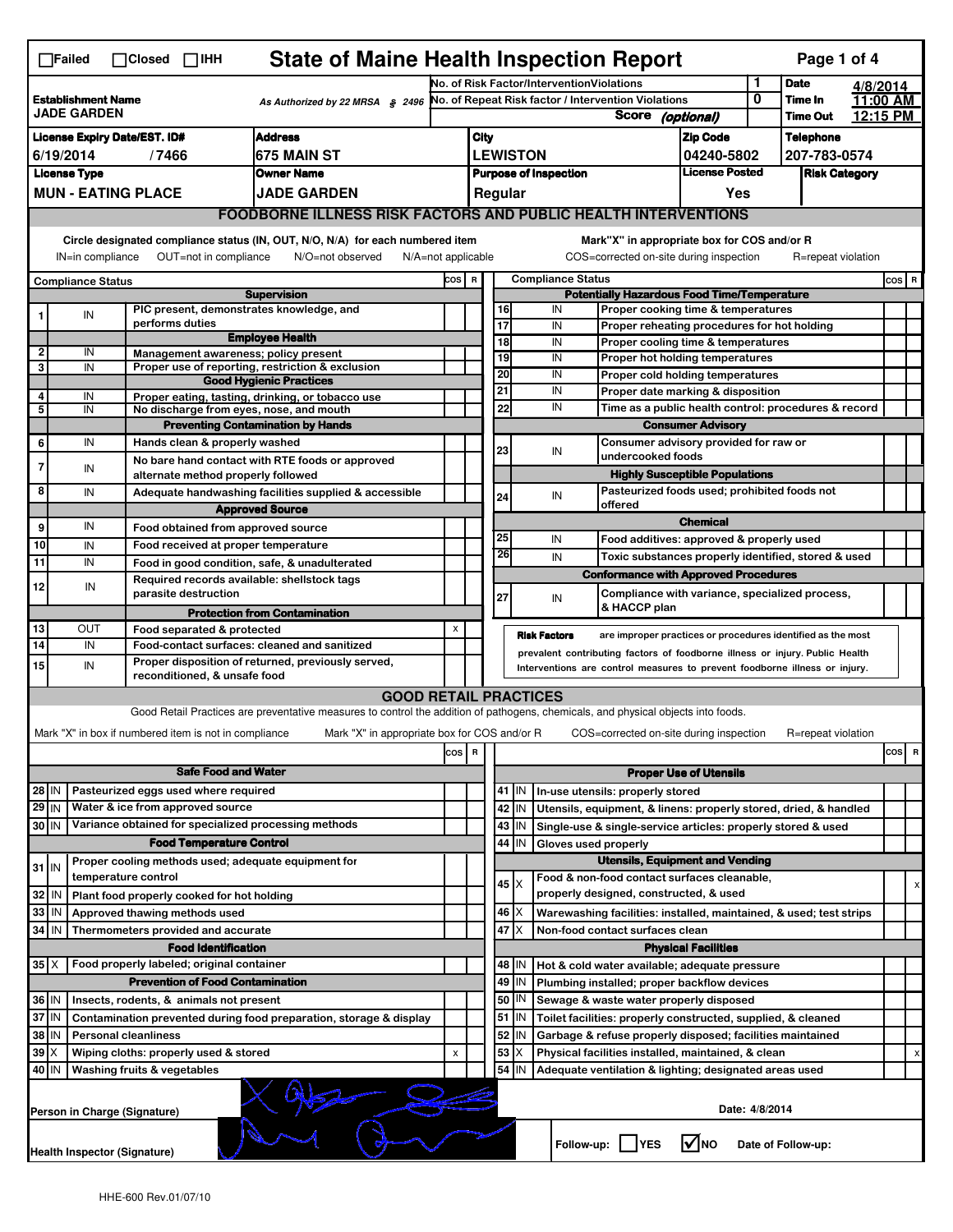|                                                    | <b>State of Maine Health Inspection Report</b> |                                 | Page 2 of 4      |                        |                  |  |  |
|----------------------------------------------------|------------------------------------------------|---------------------------------|------------------|------------------------|------------------|--|--|
| <b>Establishment Name</b>                          |                                                | As Authorized by 22 MRSA        | 4/8/2014<br>Date |                        |                  |  |  |
| <b>JADE GARDEN</b><br>License Expiry Date/EST. ID# | <b>Address</b>                                 | City / State                    |                  |                        | <b>Telephone</b> |  |  |
| 6/19/2014<br>/7466                                 | 675 MAIN ST                                    | <b>LEWISTON</b>                 | /ME              | Zip Code<br>04240-5802 | 207-783-0574     |  |  |
|                                                    |                                                | <b>Temperature Observations</b> |                  |                        |                  |  |  |
| Location                                           | <b>Temperature</b>                             |                                 | <b>Notes</b>     |                        |                  |  |  |
| Fried Rice 165                                     | <b>HH</b>                                      |                                 |                  |                        |                  |  |  |
|                                                    |                                                |                                 |                  |                        |                  |  |  |
| raw fish                                           | 41                                             |                                 |                  |                        |                  |  |  |
| hot water                                          | 110 plus                                       |                                 |                  |                        |                  |  |  |
| meat                                               | 41                                             |                                 |                  |                        |                  |  |  |
| pork cooked                                        | 40                                             |                                 |                  |                        |                  |  |  |



**Date: 4/8/2014**

HHE-601(a)Rev.01/07/10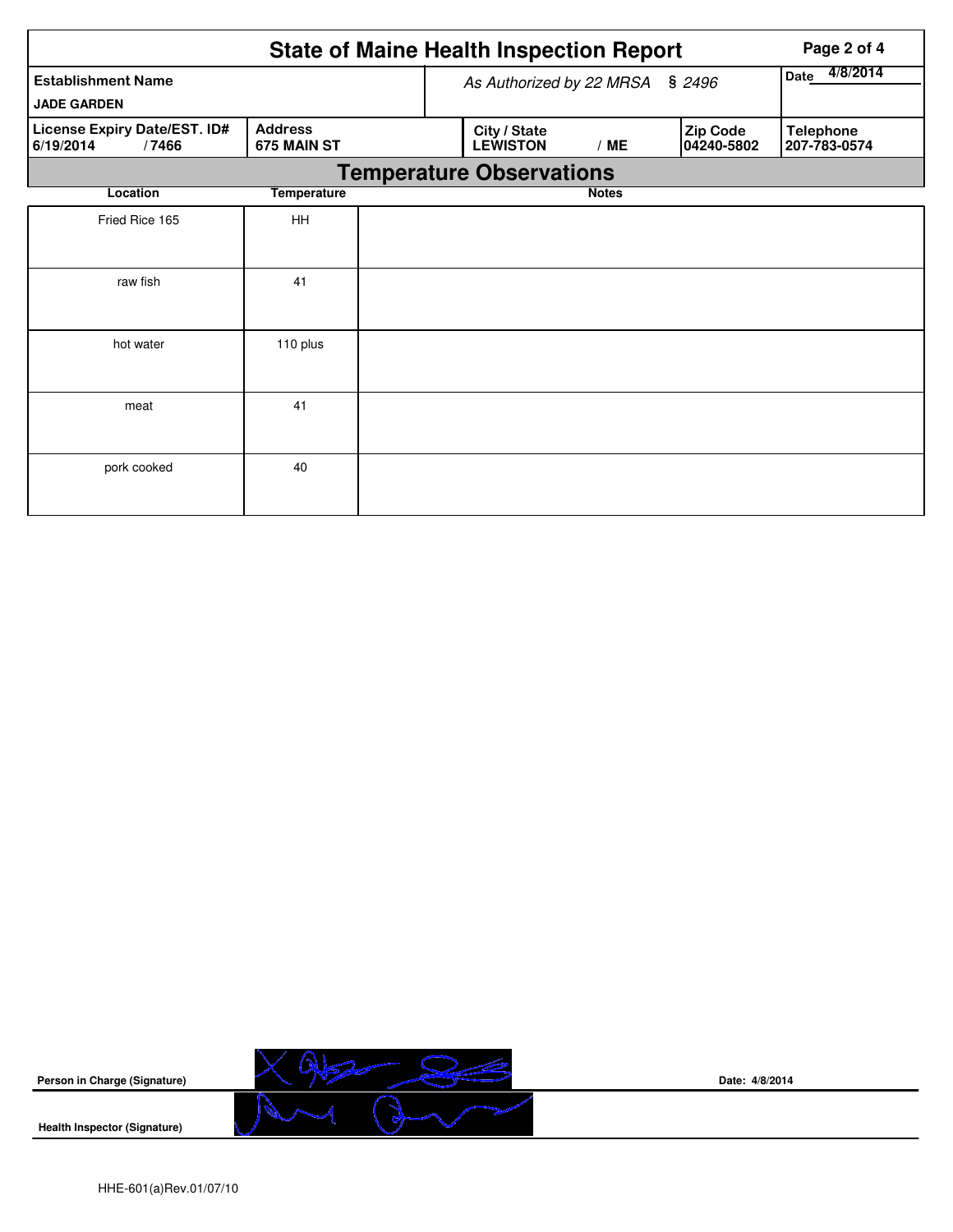| <b>State of Maine Health Inspection Report</b>                                                                                                                                           |                               |                                                                                                                                                    |           |                               |                         |  |  |  |
|------------------------------------------------------------------------------------------------------------------------------------------------------------------------------------------|-------------------------------|----------------------------------------------------------------------------------------------------------------------------------------------------|-----------|-------------------------------|-------------------------|--|--|--|
| <b>Establishment Name</b>                                                                                                                                                                |                               |                                                                                                                                                    |           |                               | 4/8/2014<br><b>Date</b> |  |  |  |
| <b>JADE GARDEN</b>                                                                                                                                                                       |                               |                                                                                                                                                    |           |                               |                         |  |  |  |
| License Expiry Date/EST. ID#<br>6/19/2014<br>/7466                                                                                                                                       | <b>Address</b><br>675 MAIN ST | City / State<br><b>LEWISTON</b>                                                                                                                    | <b>ME</b> | <b>Zip Code</b><br>04240-5802 |                         |  |  |  |
|                                                                                                                                                                                          |                               | <b>Observations and Corrective Actions</b>                                                                                                         |           |                               |                         |  |  |  |
|                                                                                                                                                                                          |                               | Violations cited in this report must be corrected within the time frames below, or as stated in sections<br>8-405.11 and 8-406.11 of the Food Code |           |                               |                         |  |  |  |
| 13: 3-302.11.(A).(2): C: Different types of Raw animal foods are not stored in a way to prevent cross contamination with each other during storage,<br>preparation, holding, or display. |                               |                                                                                                                                                    |           |                               |                         |  |  |  |
| INSPECTOR NOTES: raw fish stored above carrots--corrected on site                                                                                                                        |                               |                                                                                                                                                    |           |                               |                         |  |  |  |
| 35: 3-601.12.(D): N: Food presented for consumption not honestly presented due to added unidentified monosodium glutamate.                                                               |                               |                                                                                                                                                    |           |                               |                         |  |  |  |
| INSPECTOR NOTES: Need to ad the use of MSG on the menu                                                                                                                                   |                               |                                                                                                                                                    |           |                               |                         |  |  |  |
| 39: 3-304.14.(B).(1): N: Wiping cloths used for wiping counters and other equipment surfaces not held between uses in a chemical sanitizer.                                              |                               |                                                                                                                                                    |           |                               |                         |  |  |  |
| INSPECTOR NOTES: wiping cloths need to be held in sanitizer bucket --corrected on site                                                                                                   |                               |                                                                                                                                                    |           |                               |                         |  |  |  |
| 45: 4-204.16: N: Beverage tubing and/or cold plate improperly installed in contact with stored ice.                                                                                      |                               |                                                                                                                                                    |           |                               |                         |  |  |  |
| INSPECTOR NOTES: ice for drinks must be stored away from cold plate and tubing                                                                                                           |                               |                                                                                                                                                    |           |                               |                         |  |  |  |
| 45: 4-501.12: N: Cutting surfaces not easily cleanable.                                                                                                                                  |                               |                                                                                                                                                    |           |                               |                         |  |  |  |
| INSPECTOR NOTES: replace cutting board --sandwich bar                                                                                                                                    |                               |                                                                                                                                                    |           |                               |                         |  |  |  |
| 46: 4-302.14: N: No chemical test kit available.                                                                                                                                         |                               |                                                                                                                                                    |           |                               |                         |  |  |  |
| INSPECTOR NOTES: quarts test strips on site for dishwasher-- but need chlorine test stips for sanitizer buckets                                                                          |                               |                                                                                                                                                    |           |                               |                         |  |  |  |
| 47: 4-602.13: N: Non-food contact surfaces are not cleaned at a frequency necessary to preclude accumulation of soil residues.                                                           |                               |                                                                                                                                                    |           |                               |                         |  |  |  |
| <b>INSPECTOR NOTES: clean walk-in cooler door seal</b>                                                                                                                                   |                               |                                                                                                                                                    |           |                               |                         |  |  |  |
| 53: 6-501.12: N: The physical facilities are not clean.                                                                                                                                  |                               |                                                                                                                                                    |           |                               |                         |  |  |  |
| INSPECTOR NOTES: wash and re-surface columns in kitchen area--clean underneath all equipment                                                                                             |                               |                                                                                                                                                    |           |                               |                         |  |  |  |
|                                                                                                                                                                                          |                               |                                                                                                                                                    |           |                               |                         |  |  |  |
|                                                                                                                                                                                          |                               |                                                                                                                                                    |           |                               |                         |  |  |  |
|                                                                                                                                                                                          |                               |                                                                                                                                                    |           |                               |                         |  |  |  |
|                                                                                                                                                                                          |                               |                                                                                                                                                    |           |                               |                         |  |  |  |
|                                                                                                                                                                                          |                               |                                                                                                                                                    |           |                               |                         |  |  |  |
|                                                                                                                                                                                          |                               |                                                                                                                                                    |           |                               |                         |  |  |  |
|                                                                                                                                                                                          |                               |                                                                                                                                                    |           |                               |                         |  |  |  |
| Person in Charge (Signature)                                                                                                                                                             |                               |                                                                                                                                                    |           | Date: 4/8/2014                |                         |  |  |  |
|                                                                                                                                                                                          |                               |                                                                                                                                                    |           |                               |                         |  |  |  |
| <b>Health Inspector (Signature)</b>                                                                                                                                                      |                               |                                                                                                                                                    |           |                               |                         |  |  |  |